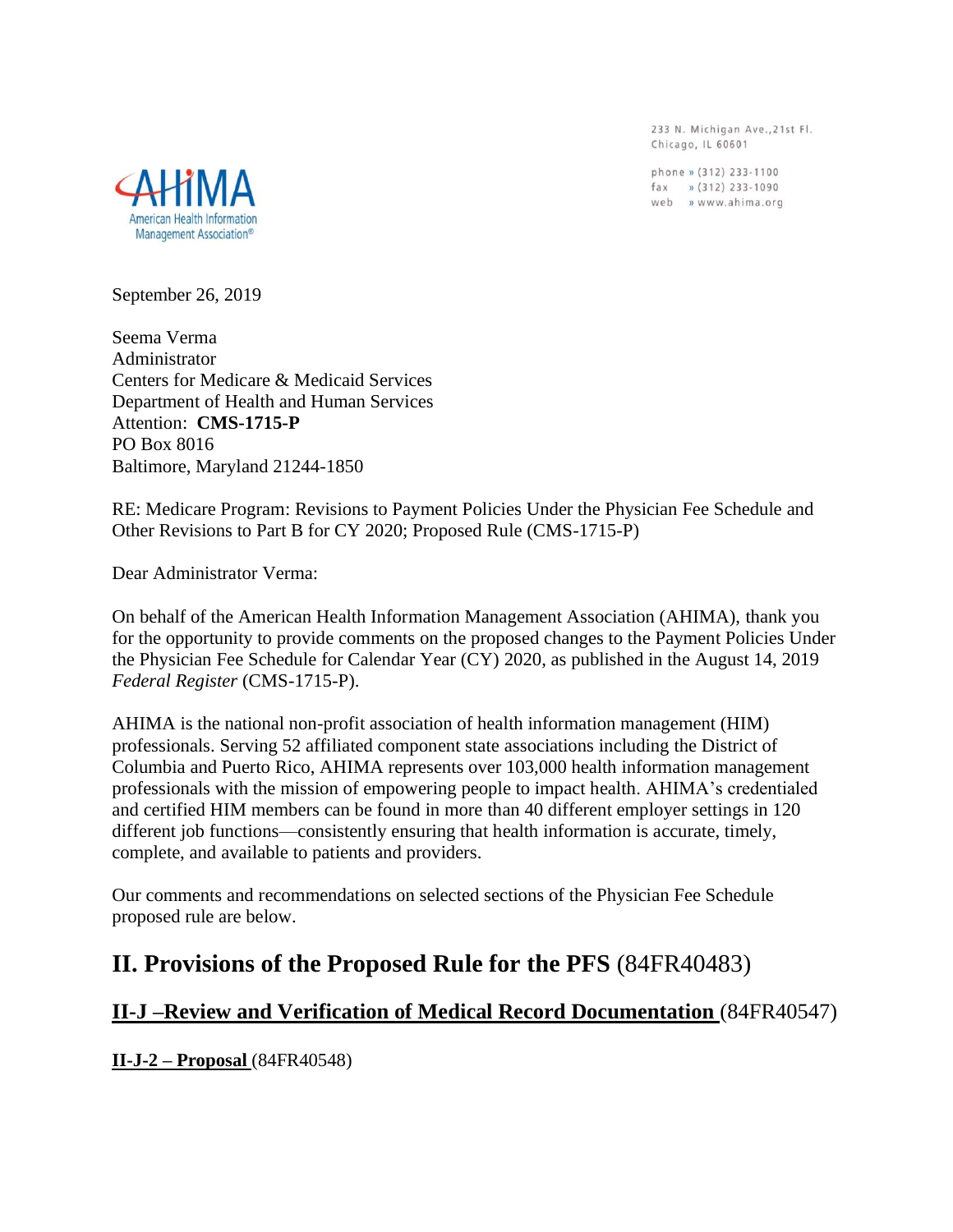AHIMA supports the establishment of a general principle that would allow the physician, physician assistant, or advanced practice registered nurse who furnishes and bills for his professional services to review and verify, rather than re-document, information included in the medical record by physicians, residents, nurses, students, or other members of the medical team.

# **II-K –Care Management Services** (84FR40548)

## **II-K-3 – Chronic Care Management (CCM) Services** (84FR40550)

For reporting clinical staff time spent performing chronic care management activities under the direction of a physician/qualified healthcare professional, we support the adoption of two new G codes with new increments of clinical staff time to be used instead of CPT code 99490, until such time that the American Medical Association (AMA) CPT Editorial Panel revises this CPT code.

AHIMA does **not** support the proposed creation of two new G codes for complex chronic care management services that would be used under the physician fee schedule instead of CPT codes 99487 and 99489. Since the only difference between the proposed G codes and CPT codes 99487/99489 is the elimination in the G codes of the required element regarding substantial revision of a care plan, the need for new G codes is unclear. CMS stated in its rationale that they believe it isn't necessary to explicitly include substantial care plan revision, because patients requiring moderate- to high-complexity medical decision-making implicitly need and receive substantial care plan revision. CMS also noted that the service component of substantial care plan revision is a potentially duplicative service component and, therefore, it is unnecessary as a means of distinguishing eligible patients. Since CMS is not suggesting that substantial care plan revision is unlikely to occur or is unnecessary (only that it should not be explicitly included as a required element), we do not believe the creation of new G codes is justified. **We recommend that CPT codes 99487 and 99489 continue to be used for complex chronic care management services and that CMS consider proposing a revision of the code descriptors for the complex chronic care management codes to the CPT Editorial Panel.**

## **II-K-4 – Principal Care Management (PCM) Services** (84FR40553)

We support the adoption of two new G codes for principal care management services, as these codes fill an important gap in codes for care management services. It seems reasonable to base the structure of these codes on existing CPT codes 99490 and 99491.

If the proposed new G codes for chronic care management services with new increments of clinical staff time are adopted, then AHIMA believes it would be appropriate to create an add-on code for additional time spent each month when principal care management services are furnished by clinical staff under the direction of the billing practitioner. The structure of the new G codes for principal care management services should be consistent with the codes for chronic care management services.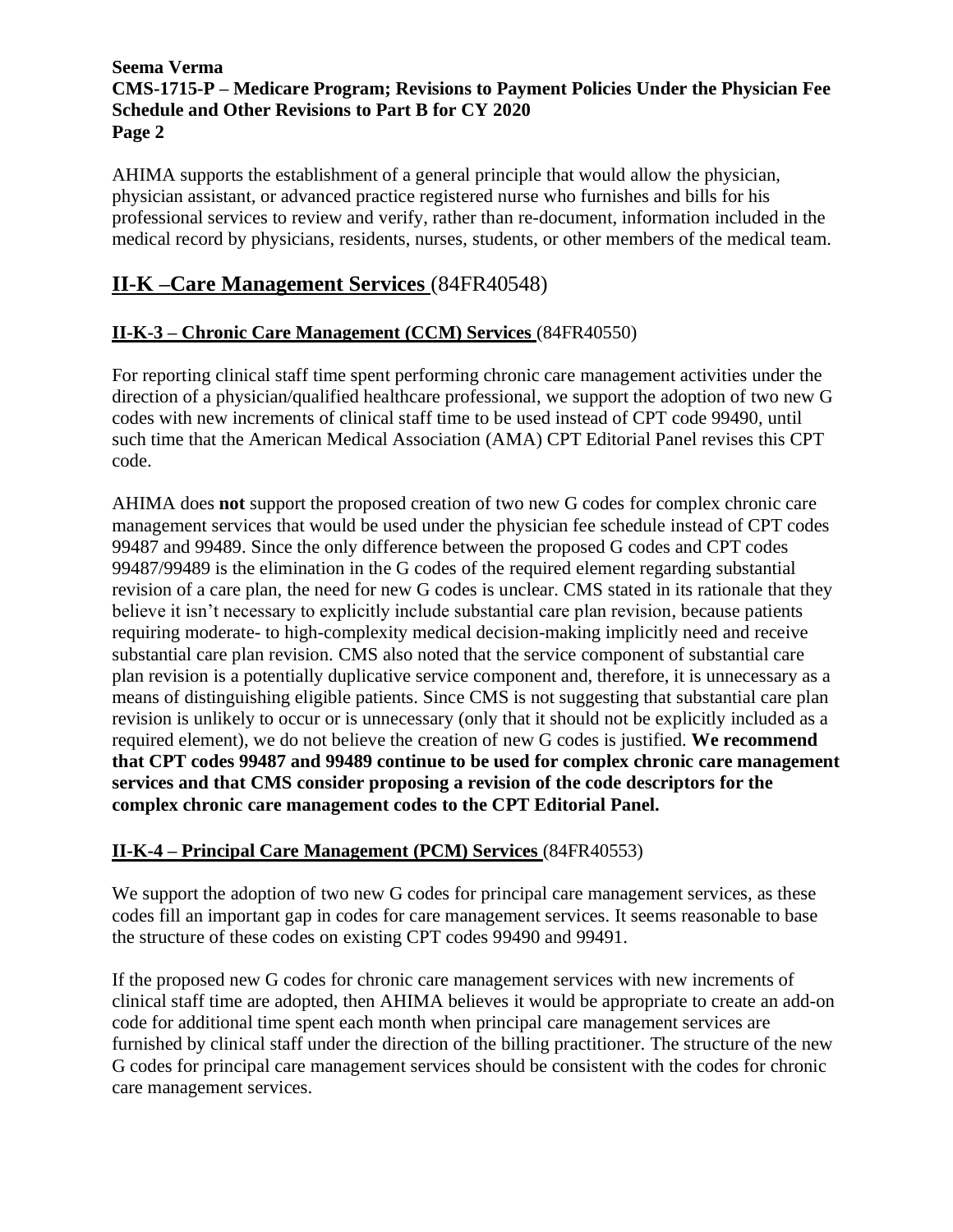The new G codes should be implemented as a temporary solution until such time as the CPT Editorial Panel can consider creating CPT codes for Principal Care Management services.

## **II-K-6 –Comment Solicitation on Consent for Communication Technology-Based Services** (84FR40556)

AHIMA recommends that CMS retain its current requirement that verbal consent must be documented in the medical record for each service furnished via communication technology. We are concerned that allowing a single advance beneficiary consent for a number of communication technology-based services might result in confusion on the part of both providers and beneficiaries or inappropriate utilization of these services. Since the need for communication technology-based services is often based on changes in a medical condition, new symptoms, the outcome of test results, etc., it is unclear how feasible an advance consent for multiple services really is, or how detailed such a consent would be regarding the nature of each service covered by the consent. In order for beneficiaries to consent to receipt of these services and fully understand cost-sharing obligations, they need to understand the nature of the specific service being provided and who is providing the service. We believe the best way to ensure beneficiaries are fully informed regarding the services for which they are giving their consent is to require that verbal consent be obtained for each service furnished via communication technology.

# **II-L – Coinsurance for Colorectal Cancer Screening Tests** (84FR40556)

We believe that a verbal notification provided to the patient (with a notation in the medical record) in advance of a colorectal cancer screening would be an appropriate approach for patients to be made are aware that a screening procedure could result in a diagnostic procedure if polyps are discovered and removed.

# **II-P –Payment for Evaluation and Management (E/M) Visits** (84FR40670)

## **II-P-3 –Proposed Policies for CY 2021 for Office/Outpatient E/M Visits** (84FR40673)

AHIMA fully supports CMS's proposal to adopt the AMA/CPT new coding, prefatory language, and interpretive guidance framework.

We support the deletion of HCPCS code GPRO1 (extended office / outpatient E/M time), since this code would no longer be needed.

We also support the consolidation of the two add-on codes into a single add-on code and revision of the single code descriptor to better describe the work associated with visits that are part of ongoing, comprehensive primary care, and/or visits that are part of ongoing care related to a patient's single, serious, or complex chronic condition.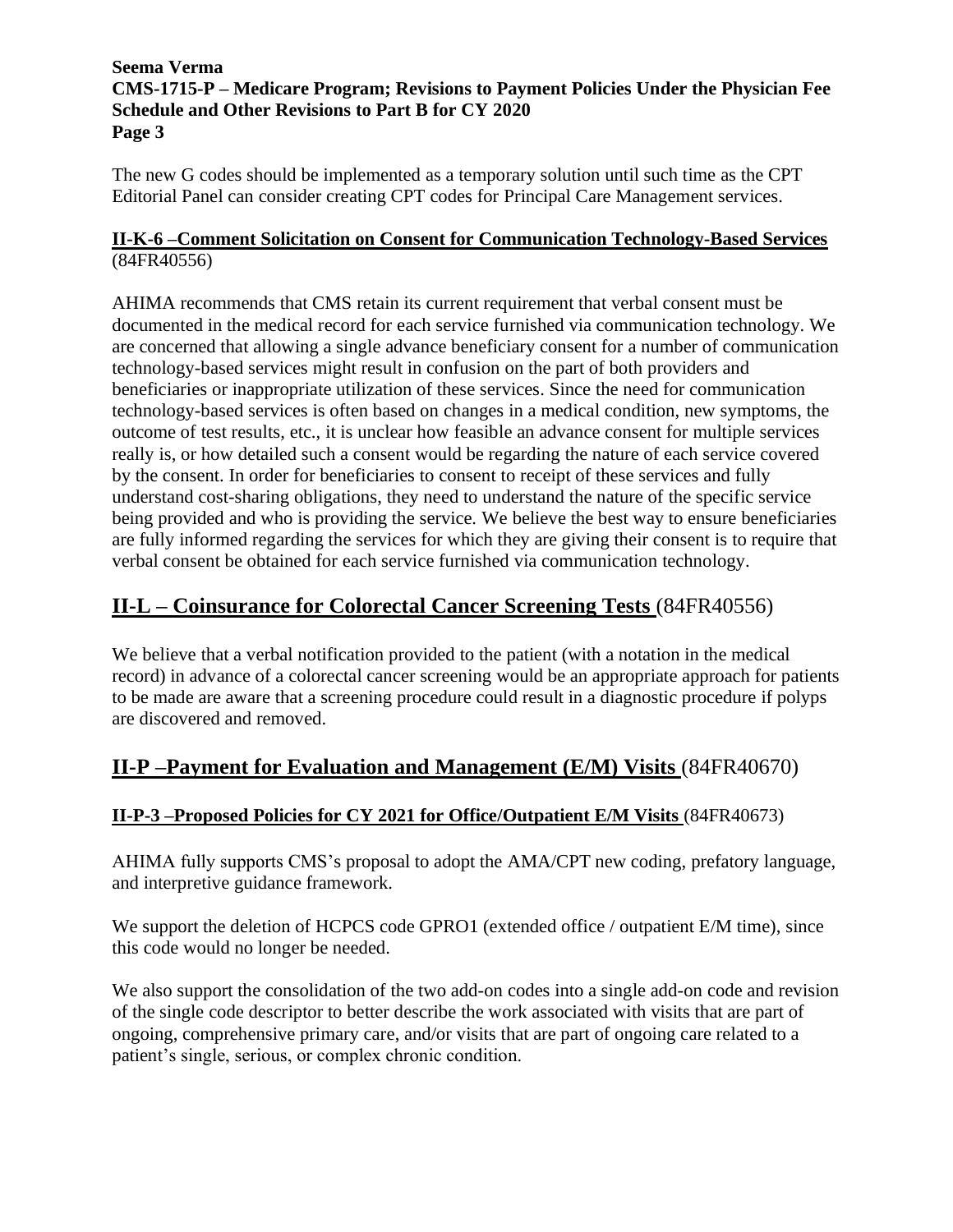We respectfully **disagree** with part of CMS's interpretation of the revised CPT prefatory language and reporting instructions. CMS's interpretation seems to suggest that CPT codes 99358 and 99359 (Prolonged E/M without Direct Patient Contact) could never be reported with office/outpatient E/M visit codes, even when the prolonged services occur on a different date of service. However, the introductory guidelines for new CPT code 99XXX state, "For prolonged services on a date other than the date of a face-to-face encounter, including office or other outpatient services (99202, 99203, 99204, 99205, 99211, 99212, 99213, 99214, 99215), see 99358, 99359." Therefore, we believe it would be appropriate to report CPT codes 99358 and 99359 with office/outpatient E/M visit codes when the prolonged services occur on a prior or subsequent date of service.

AHIMA recommends that CMS propose to the AMA CPT Editorial Panel that corresponding revisions be made to the E/M codes for healthcare settings other than office/outpatient so that the E/M coding structure and guidelines are consistent across all healthcare settings.

# **III. Other Provisions of the Proposed Regulations (84FR40680)**

# **III-K. CY2020 Updates to the Quality Payment Program** (84FR40730)

## **III-K-c(4) – MIPS Performance Category Measures and Activities: Promoting Interoperability Performance Category** (84FR40766)

AHIMA appreciates CMS's continued focus on prioritizing stability within the Promoting Interoperability performance category, reducing administrative burden, and improving patient access to their electronic health information, as well as further alignment with the Medicare Promoting Interoperability Program where feasible. We offer the following comments related to the proposed changes to the Promoting Interoperability performance category under MIPS.

### **III-K-c(4-c) – Proposed Promoting Interoperability Performance Category Performance Period** (84FR40766)

AHIMA supports the minimum continuous 90-day reporting period for the 2023 MIPS payment year as proposed by CMS. We believe the shortened reporting period offers an opportunity for eligible clinicians to implement and update measures as well as allow for adjustment to other changes being proposed as part of this rule. Furthermore, we support CMS's intent to align this reporting period with the EHR reporting period under the Medicare Promoting Interoperability Program in CY 2021.

## **III-K-c(4-d-i) – Proposed Changes to Measures for the Electronic Prescribing Objective** (84FR40766)

AHIMA supports CMS's proposal to make the Query of Prescription Drug Monitoring Program (PDMP) measure optional in CY 2020 for five bonus points, as well as its proposal to remove the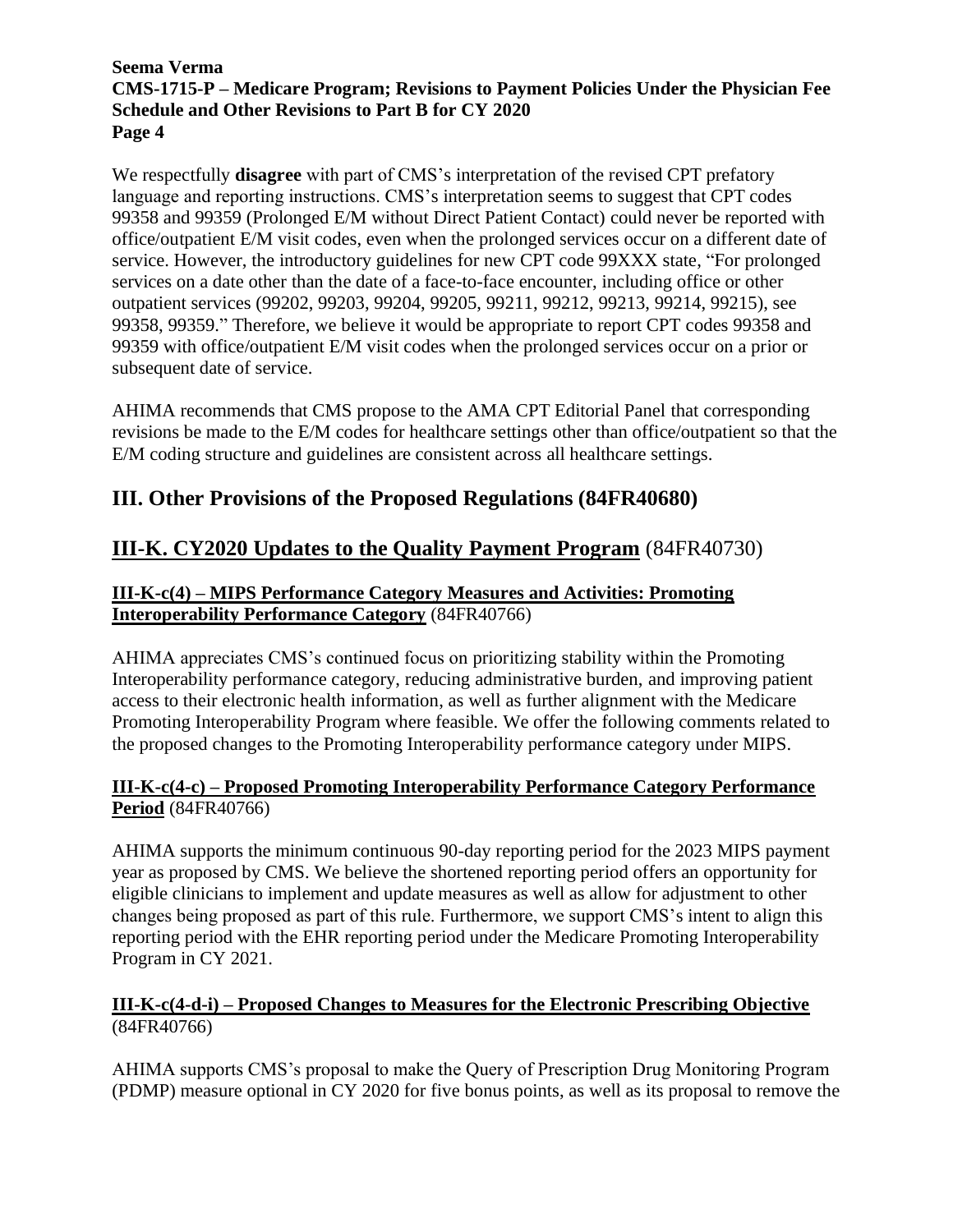numerator and denominator established for the measure and instead require a "yes/no" attestation beginning in CY 2019. We continue to be concerned that existing health information technology (IT) systems are not fully integrated with PDMPs, requiring providers to log separately into PDMP databases and manually enter the data into the certified electronic health record technology (CEHRT) to document completion of the query. Our members are also concerned that separate sign-in to a non-integrated PDMP requires hand entry of demographics to search for a specific patient, which increases the probability of erroneously matching a patient to another individual's health information, in turn raising patient safety concerns.

We are pleased that CMS recognizes these concerns and believe that such flexibility as proposed will enable early adopters of the measure to participate and potentially earn five bonus points, while providing additional time for CMS to restructure the measure in a manner that meets the needs of clinicians and other stakeholders. We also believe this will provide additional time for the Centers for Disease Control and Prevention (CDC) and the Office of the National Coordinator for Health IT (ONC) to advance and scale PDMP integration with health IT systems, including testing and refining of standards-based approaches to enable effective integration into clinical workflows as well as enhanced access and use of PDMP data.

AHIMA is also pleased that CMS proposes to remove the Verify Opioid Treatment Agreement measure from the Promoting Interoperability performance category beginning in CY 2020. In the CY 2019 Physician Fee Schedule proposed rule comment period, we expressed concern that CMS did not intend to define an opioid treatment agreement as a standardized electronic document, including data elements, content structure, or clinical purpose, for a document to be deemed a "treatment agreement" under the Verify Opioid Treatment Agreement measure. We are pleased that CMS intends to remove this measure, as we believe that the measure as originally conceived could lead to additional clinician burden and may not advance interoperability.

## **III-K-c(4-g) – Request for Information on Patient Matching** (84FR40782)

## *Do stakeholders believe that CMS and ONC patient matching efforts impact burden? Please, explain.*

AHIMA believes that both CMS and ONC play a critical role in helping to reduce the burden associated with patient misidentification.

In 2015, AHIMA conducted a survey of its membership and found that of the respondents surveyed, 57 percent work to address patient duplicates regularly. Of those, 53 percent of respondents worked to address patient record duplicates on a daily basis. Challenges identified by AHIMA members in managing their Master Patient Index (MPI) or Enterprise Master Patient Index (EMPI) included but were not limited to: registration staff turnover, lack of sufficient patient search terminology and/or algorithms, as well as lack of sufficient resources to correct duplicates.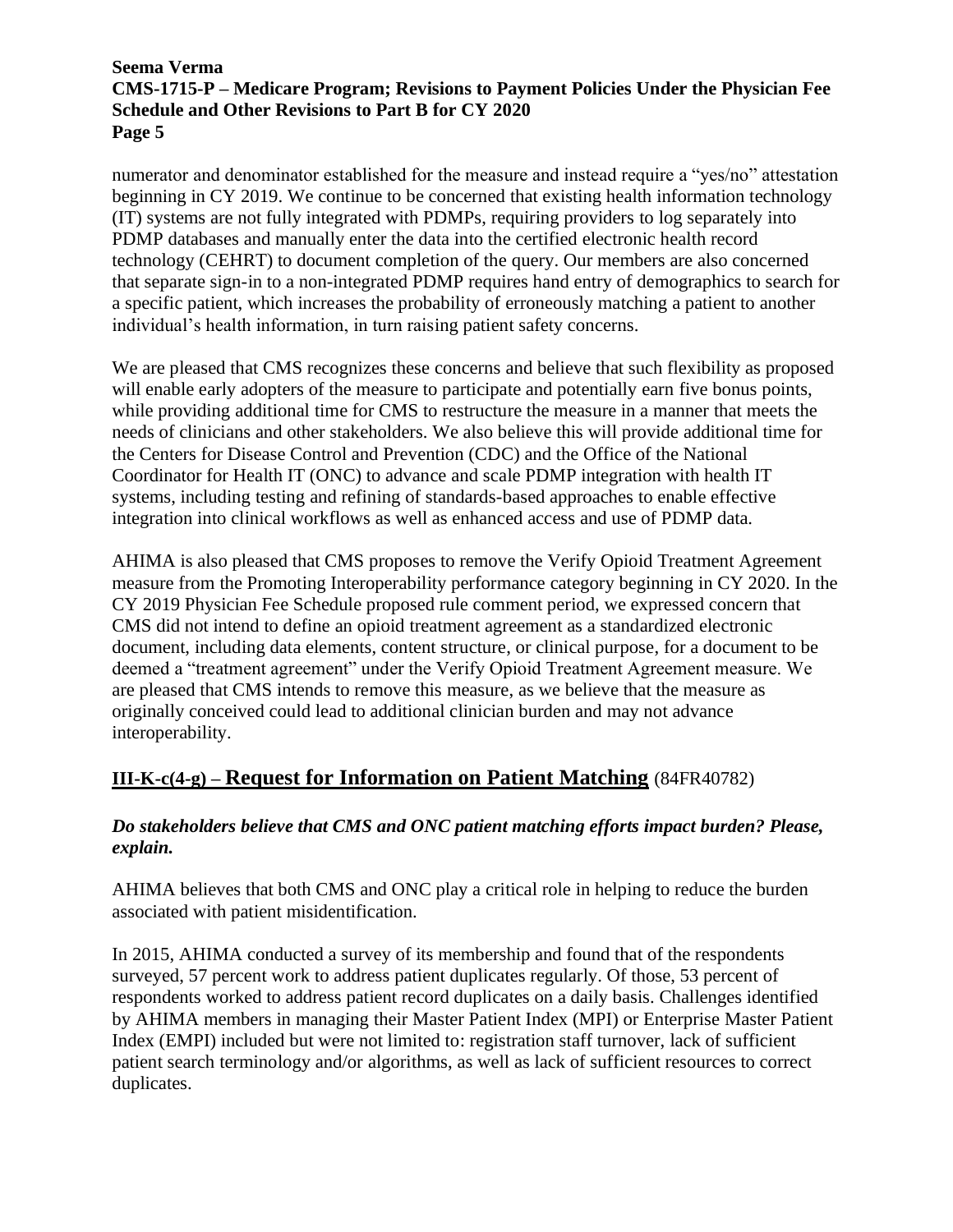In the past six months, AHIMA resurveyed its membership to determine whether we have "moved the needle" in addressing patient misidentification as interoperability has improved. An initial review of the data indicates that HIM professionals continue to work to address patient record duplicates on a regular basis. Survey data also suggests that of the respondents surveyed, 63 percent work their patient record duplicates daily, an increase of 10 percent since 2015. Similar to the results of the earlier survey, respondents again cited registration staff turnover, lack of sufficient patient search terminology and/or algorithms, and lack of sufficient resources as unresolved challenges in patient matching.

As data exchange increases among providers and as the demand for access to quality healthcare increases, patient identification and data matching errors will become exponentially more problematic and dangerous. Accurately identifying patients and matching them to their data is essential to care coordination and a requirement for health system transformation and the continuation of our substantial progress towards nationwide interoperability, a goal of the landmark 21st Century Cures Act. Both CMS and ONC have a crucial role to play in exercising their respective programmatic authority to improve patient identification while reducing the administrative burden associated with trying to accurately match a patient to their health information.

## *If stakeholders believe that patient matching is leading to increased burden, what suggestions might stakeholder have to promote interoperability securely and accurately, without the requirements of a UPI, that may result in burden reduction? Please, be specific.*

In the absence of a unique patient identifier, AHIMA believes there are a number of possible policy solutions that could promote interoperability while reducing administrative burden, including but not limited to:

- **Development, use, and dissemination of standardized demographic data elements:** CMS should work with ONC to require, as part of the US Core Data for Interoperability (USCDI), the use of well-tested standards for certain demographic data elements to improve patient matching rates. For example, ONC should specify the use of the US Postal Service standard for "address" under the USCDI. A recent study indicates that use of the US Postal Service standard could improve match rates by  $2-3$  percent.<sup>1</sup> We also recommend that CMS work with ONC, the industry, and experts to identify other regularly collected demographic data elements that could be incorporated into the USCDI to improve patient matching, including such elements as email address and/or mobile phone number.
- **Attestation to ONC Patient Demographic Data Quality Framework:** The use of sophisticated technologies including advanced patient matching algorithms and

<sup>1</sup> Grannis, Shaun J, Xu, Huiping, et al. "Evaluating the effect of data standardization and validation on patient matching accuracy." *Journal of American Medical Informatics Association,* 2019; 5 (26): 447-456 <https://doi.org/10.1093/jamia/ocy191>